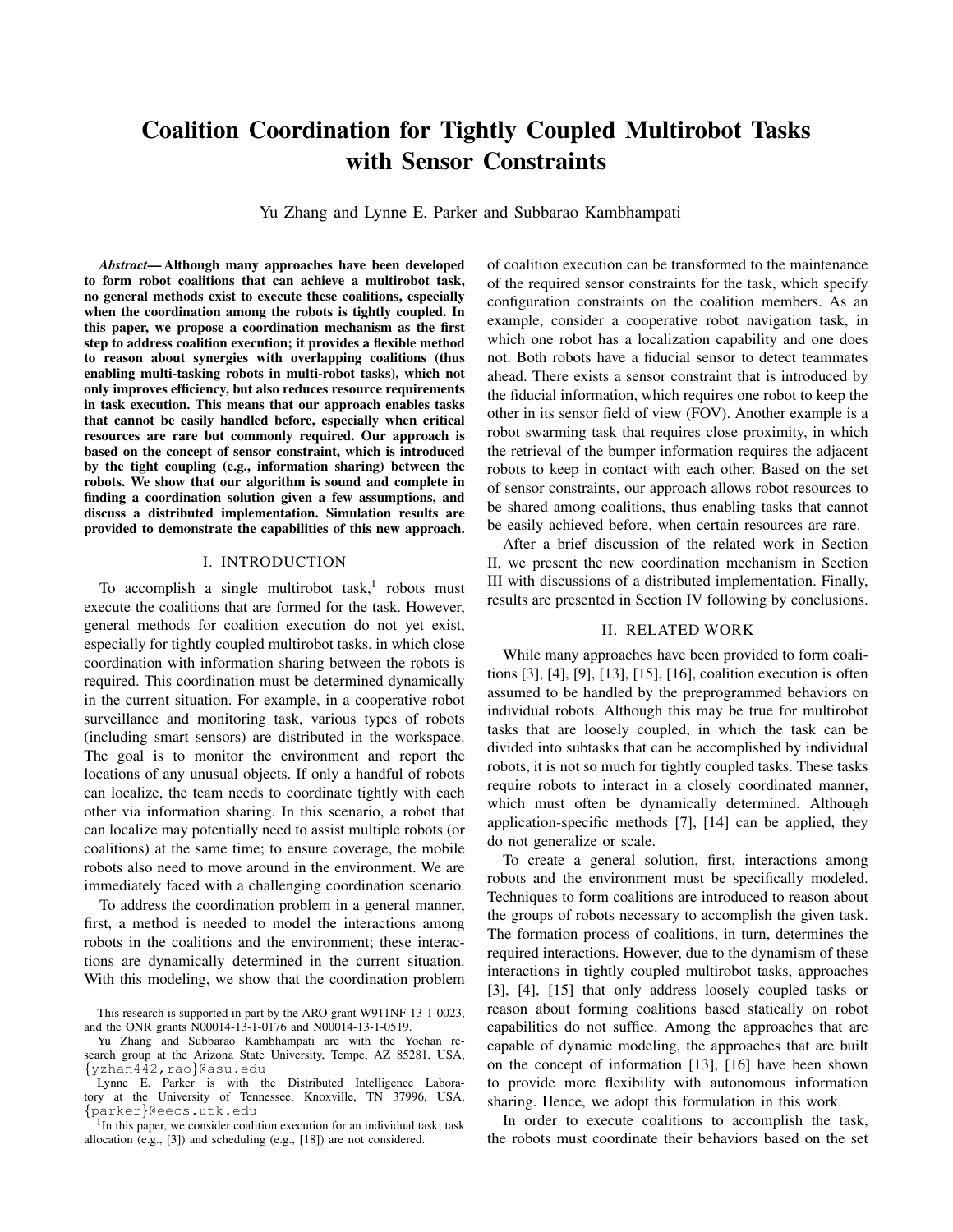of sensor constraints introduced by the interactions. One coordination approach is to employ planning techniques [1], [12] to plan execution paths that satisfy the requirements of these constraints. The planned paths can then be used to feed back commands to control the robots. However, this approach is computationally expensive and hence not scalable. A more suitable approach is to use distributed control methods  $[2]$ ,  $[5]$ ,  $[10]$  to maintain the robot configurations required for the constraints locally. Although the coordinated robot behaviors in this work may appear similar to these control methods, there is a fundamental difference. While the set of configuration (sensor) constraints are given in these control methods, in this paper, it is determined automatically and dynamically based on the information requirement. This automatic process also provides a flexible method to reason about synergies with overlapping coalitions. For example, if two robots without a localization capability share the goal paths (*i.e.*, one path aligns with the other), they may rely on the same robot and navigate together. While task synergy [8], [11] for single task robots [6] has been studied before, to the best of our knowledge, this is the first work that investigates synergies of coalitions in a single multirobot task, thus enabling multi-tasking robots in multi-robot tasks.

#### **III. COALITION COORDINATION**

In this section, we first provide a brief introduction of the approach to model the interactions based on the concept of information. Based on this modeling, coalitions are formed and sensor constraints are introduced. We implement our approach on one of the recent architectures that use this approach [17], which extends [16] and provides an essential capability to execute coalitions: forming executable coalitions. While using a specific architecture, our discussion emphasizes its general components that need to be present in formulating multirobot tasks to enable a similar modeling capability. Then, we discuss the new coordination mechanism with a single coalition in Section III-C and extend it to multiple coalitions in Section III-D.

# A. IQ-ASyMTRe

Sections III-A and III-B serve primarily as background knowledge for the IQ-ASyMTRe architecture [17], which is used in this paper to model the interactions and form coalitions. Based on schema theory, in IQ-ASyMTRe, a robot is composed of sensors (ESs), communication schemas (CSs), computation or perceptual schemas (PSs), and motor schemas (MSs). Schemas accept input information and can optionally output information; schemas can be activated when their input information is provided. The goal of forming a coalition is to connect these schemas to activate a desired MS for the task (referred to as a *task MS* henceforth). Figure 1 provides an example of the potential local schema connections for robot  $R_1$  to activate a navigation MS, with each schema being represented as a rectangle box except for the  $tOR$ . In Figure 1, EPS and RPS are special types of PS. An RPS is introduced to perform information conversions. For a few commonly used examples, see Table I; an EPS is



Fig. 1. IQ-ASyMTRe [17]: solution space (as an *and-or* tree) for a robot to obtain its global position for a navigation MS with only a camera sensor. The referent local refers to the robot itself. The solution space encodes two potential solutions. One solution is to have another robot send over its global position (CS:  $F_G(X) \Rightarrow F_G(X)$ ) and use the camera to sense the relative position of that robot (EPS: Camera  $\Rightarrow$   $F_R(X, local)$ ). An RPS (RPS:  $F_R(Y, X) \Rightarrow F_R(X, Y)$ ) is used to convert  $F_R(X, R_1)$  to  $F_R(R_1, X)$ . The other solution (tOR) is to have both information instances (CS:  $F_G(X) \Rightarrow F_G(X)$  and CS:  $F_R(R_1, X) \Rightarrow F_R(R_1, X)$ ) sent over by another robot.

**TABLE I** IQ-ASYMTRE [17]: EXAMPLES OF RPS'S

| <b>RPS</b>                                 | Description                                |
|--------------------------------------------|--------------------------------------------|
| $F_G(X) + F_R(Y, X) \Rightarrow F_G(Y)$    | $global + relative \Rightarrow global$     |
| $F_R(Y, X) \Rightarrow F_R(X, Y)$          | relative $\Rightarrow$ relative            |
| $F_R(X,Z) + F_R(Y,Z) \Rightarrow F_R(X,Y)$ | relative + relative $\Rightarrow$ relative |

always associated with an ES to process raw sensor data. We will refer back to this example.

To form a coalition for a robot that is assigned an MS (referred to as a task robot henceforth), IQ-ASyMTRe reasons based on these local connections, which allow information to flow between different schemas within the robot itself or from other robots through CSs, in order to satisfy the input of the MS. All robots necessary to activate the MS are considered to be in the coalition.

To ensure valid schema connections, the output schema that provides information must be able to produce the information that the input schema accepts. Furthermore, when forming a coalition, the actual information must be validated to ensure a match. To reason about this, IQ-ASyMTRe uses the concepts of information type and information instance to label the input and output of schemas, which are used to specify the semantic meaning of information. For example, while *robot's position* conveys the semantic meaning, *physical coordinates* is the value associated with the meaning. The semantic meaning of information specifies what the information describes (e.g., position), and the referents to which it applies (e.g., the robot).

Definition 3.1 (Information Type): Given an application domain, an information type (denoted by  $\mathcal{F}$ ) is a unit to specify non-referent related information semantics.  $\Box$ 

Information types for different domains are often different. In general, one should minimize the number of information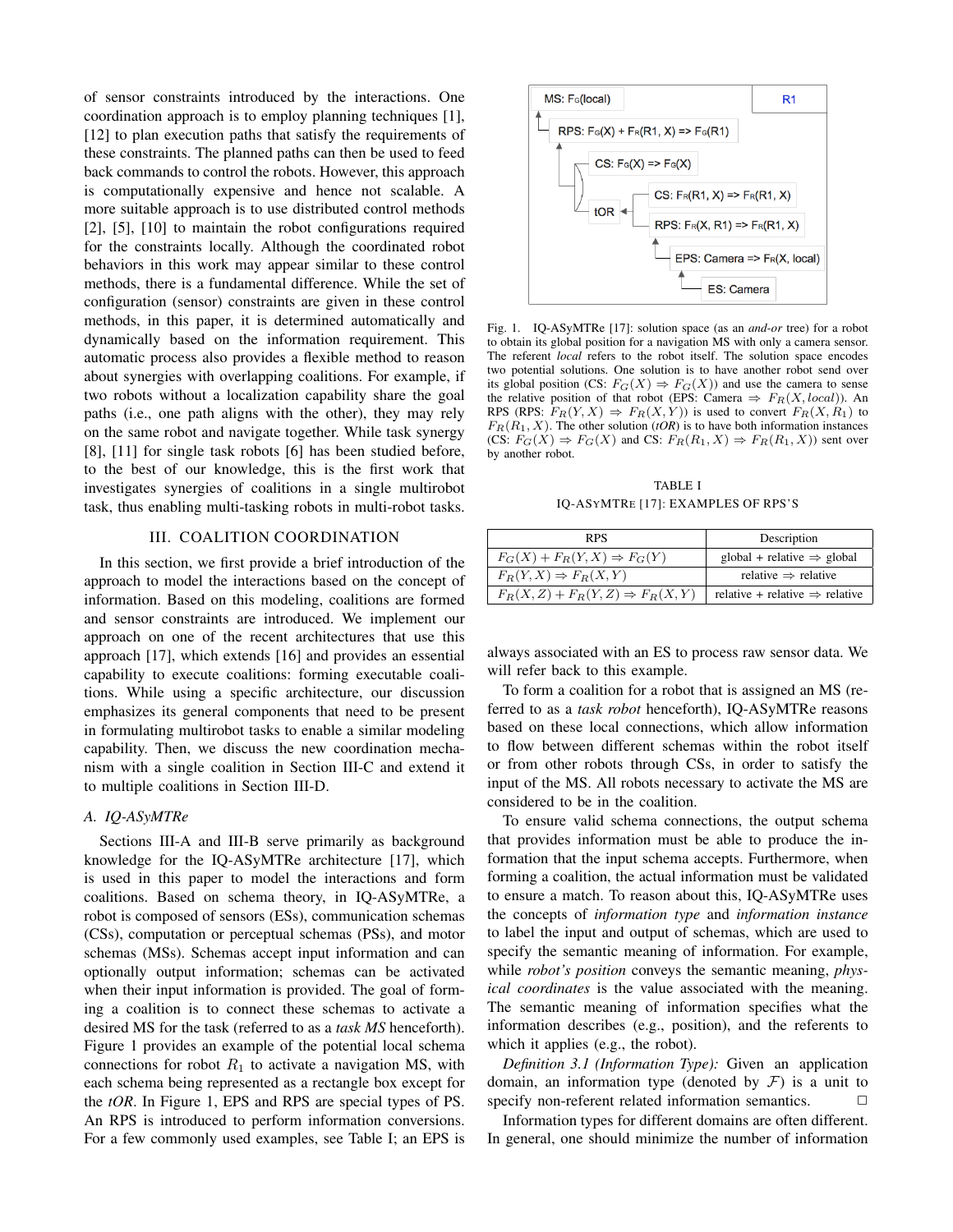types in a given domain in order to reduce the search space.

Definition 3.2 (Information Instance): An information instance, or  $F(\mathcal{E})$  (F for short), is an information type with the associated referent set  $\mathcal{E}$  ( $\mathcal{E}$  is an ordered set). The number of referents or  $|\mathcal{E}|$  is determined by the type.  $\Box$ 

For example, in Figure 1,  $F_G$  and  $F_R$  refer to the global and relative position information, respectively.  $F_G(X)$  is associated with one referent  $X$ . Each referent may be statically instantiated to an entity, which can be any identifiable object in the environment, or remain uninstantiated for future or dynamic instantiations. Single uppercase letters are used in this paper to denote uninstantiated referents. IQ-ASyMTRe also requires the uninstantiated referents of the same label within the same context (e.g., in a schema) to be instantiated to the same entity (referred to as referent instantiation *constraint*), and that the referents of the same information instance be instantiated to different entities.

We return now to the validation of schema connections. While this validation must be performed based on information instances that are not fully instantiated, the process to form a coalition must ensure that the information instances, after full instantiations according to the actual information, satisfy the referent instantiation constraints. Note that dynamic instantiations must be performed via sensing.

### **B.** Coalition Solution

A coalition includes all the robots in the coalition solution. To create the coalition solution, IQ-ASyMTRe first connects local schemas to create the solution space as shown in Figure 1. This process always starts with the input of the MS (i.e., the information sink node), which is then connected to the outputs of schema nodes that can provide the required information instances. These upstream nodes are then connected in a recursive manner (for more details, see [17]), until reaching the information sources, which are CSs or ESs. Note that information sources can be dummy ES nodes, which are created for information that remains constant and is known a priori. For example, an environment map.

After the solution space is created, the next step is to search for coalition solutions. Note that while the solution space encodes *potential solutions* to activate the MS using local schema connections, the coalition solution is an instantiation of one of the potential solutions (i.e., making a choice at each  $tOR$  node) with a complete specification of external interactions. Figure 2 provides an example of a coalition solution for one of the potential solutions in Figure 1. Comparing Figure 1 with Figure 2, more specifically, information instances in solution spaces may not be fully instantiated (e.g.,  $F_G(X)$  in Figure 1) but they are in coalition solutions; a solution space can include multiple potential solutions when there are  $tOR$  nodes to provide schema connection options; a solution space pertains only to one robot while a coalition solution can span multiple robots; the leaf nodes, or information sources, in coalition solutions are always ESs.

With the solution space, IQ-ASyMTRe selects a coalition solution and sets up the initial coalition as follows:



Fig. 2. IQ-ASyMTRe [17]: A possible coalition solution for one of the potential solutions in Figure 1.

- Check each potential solution with potential coalition members to instantiate the solution in order to validate the coalition solution;
- Select a valid coalition solution and set up the coalition.

#### C. Coalition Coordination

We can now start the discussion of coalition coordination. In this section, we start with a single coalition. One observation is that the only precondition for the associated task MS to keep in activation is the constant provision of the input information during execution, which can be satisfied as long as the coalition solution is in effect. This directly translates to the maintenance of the coalition solution.

Similar to [17], assuming that the robots are always within each other's communication range<sup>2</sup>, the only factors that can influence the coalition solution are the leaf nodes (i.e., ESs). In order to provide the information to the downstream nodes, each ES may introduce a configuration constraint on the related entities. We refer to this configuration as *information* configuration and the constraint as sensor constraint.

Definition 3.3 (Information Configuration): The configuration of an information instance  $F(\mathcal{E})$ , denoted by  $cf(F(\mathcal{E}))$ , represents the set of all semantic configurations (for  $\mathcal E$ ) that are included in the specification of  $F(\mathcal E)$ .  $\Box$ 

Semantic configuration is a general term here, which can specify, for example, physical configuration and state. Consider  $F_R(X, Y)$  as an example.  $cf(F_R(X, Y))$  specifies a relationship of relative physical placement between  $X$  and  $Y$ .  $cf(F_R(X, Y))$  includes, for example, the same relationship between  $X$  and  $Y$  along each coordinate axis, and that  $X$ and Y are physically located in the workspace. Information configuration encodes the semantic meaning expressed by the information without the value; it is a general concept for information since it is associated with all information representations (e.g., information instance in this paper).

Definition 3.4 (Sensor Constraint): A sensor constraint is a special type of information configuration constraint (i.e., a restriction imposed on  $cf(F(\mathcal{E}))$ , in which  $F(\mathcal{E})$  is produced by the sensor. A sensor constraint has the form of  $e \rightarrow_{F(\mathcal{E})} E$ , in which  $e \in \mathcal{E}$  and  $E = \mathcal{E} - e$ .  $\Box$ 

<sup>&</sup>lt;sup>2</sup>Although neither [17] or the approach in this paper relies on this assumption to work, it simplifies the discussions. In most cases, communication divides the team into disjoint groups, which can then be separately considered.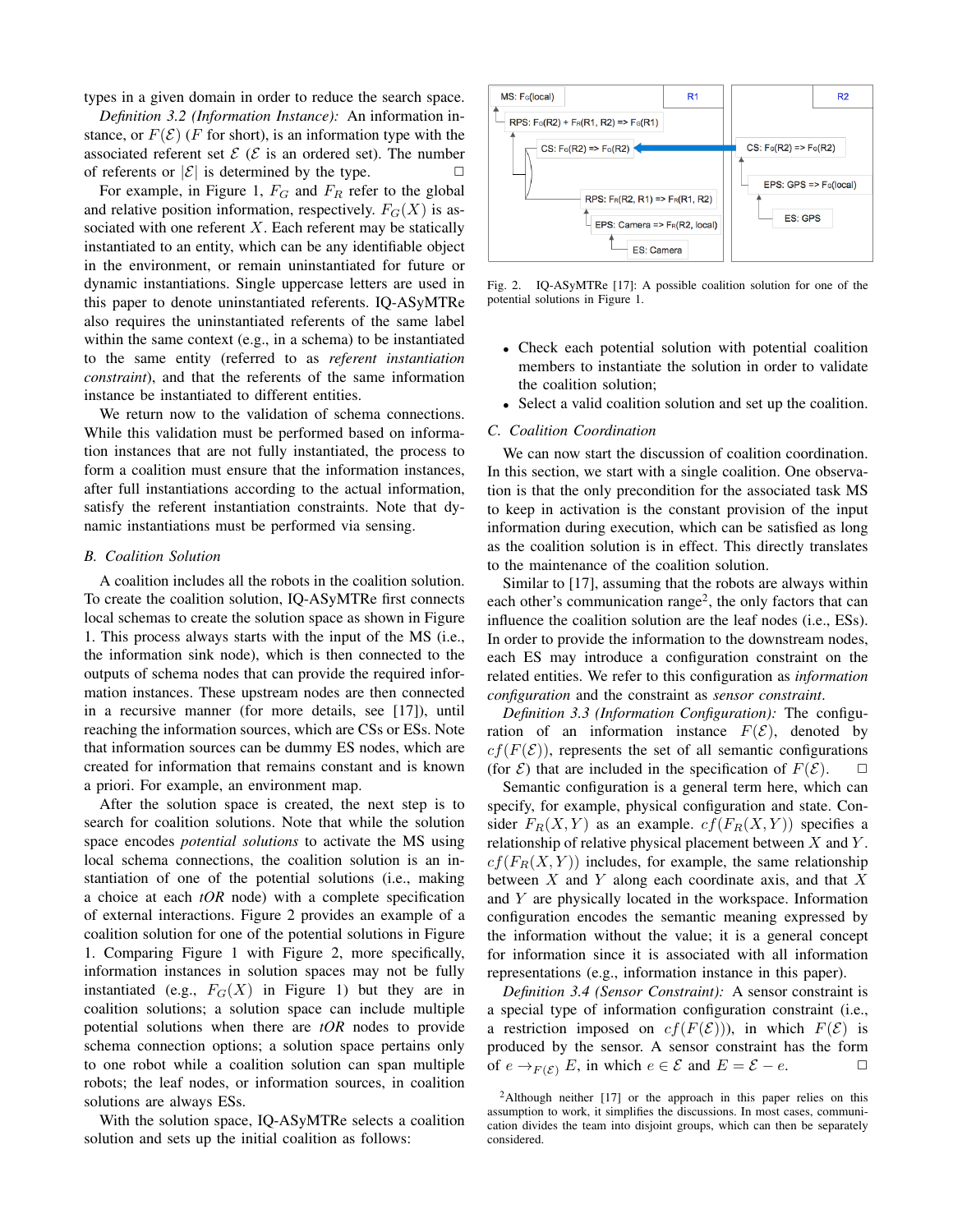Note that  $e$  always refers to the robot equipped with the sensor (or the local robot). For example, the relative position information from the camera sensor in Figure 1 introduces a sensor constraint  $local \rightarrow_{F_R(X, local)} \{X\},\$ which is instantiated to  $R_1 \rightarrow_{F_R(R_2,R_1)} \{R_2\}$  in Figure 2.

To execute a coalition, the coalition members need to maintain the set of sensor constraints in a coordinated manner while the task robot of the coalition executes the task MS. Using IQ-ASyMTRe to form individual coalitions ensures that the coalition is initially executable. Hence, all the sensor constraints are initially satisfied as well. However, to accomplish the task, we also need to determine whether these sensor constraints can be maintained during execution. For example, in the navigation task, a task robot without a localization capability needs to identify that a coalition with a robot that is immobile is not a solution, even though this other robot can localize; neither is the case when the other robot is mobile but executing a path to move in the opposite direction. Next, we discuss how robots can reason about this in various situations and maintain the constraints whenever possible. To achieve this, we need to first understand the relationship between sensor constraint and individual robot configurations.

Given the related information types of the domain, the configuration of individual robots can also be specified using information configurations. The multi-referent configuration that is associated with the sensor constraint is encoded in the configurations of individual referents. For example, in the navigation task,  $cf(F_R(R_2, R_1))$  can be encoded jointly by  $cf(F_G(R_1))$  and  $cf(F_G(R_2))$ . This reasoning is directly related to RPSs. Since it involves multiple information instances, we first introduce the following definition:

Definition 3.5 (Information Instance Set): An

information instance set (IIS) is an unordered set of information instances. П

We then associate RPSs with the notion of information inference.

Definition 3.6 (Information Inference): Given an IIS s and an information instance F, s can infer F if  $F \in s$ , or  $F$  can be converted by RPSs using information instances that are in s or that are inferred from s.  $\Box$ 

For example,  $F_R(X, local)$  can be inferred from  ${F_G(X), F_G(local)}$  using the second RPS in Table I. Also, note the recursive definition. We further introduce power set.

Definition 3.7 (Power Set): The power set of an IIS s, denoted by  $P(s)$ , is defined as

$$
P(s) = \{F : s \text{ infers } F\}
$$

 $\Box$ 

 $\Box$ 

To collectively specify the configuration of multiple referents, we define Joint Information Configuration.

Definition 3.8 (Joint Information Configuration): Given an IIS s, its joint information configuration, denoted by  $cf(s)$ , is defined as:

$$
cf(s) = \bigcup \{ cf(F) : F \in P(s) \}
$$



Fig. 3. Example of a constraint graph for a single coalition.

Given the above discussions, we can conclude that  $cf({F_G(R_1), F_G(R_2)} \supseteq cf(F_R(R_2, R_1))$ . Given a sensor constraint on  $cf(F_R(R_2, R_1))$ , this proposition implies that we can maintain it by giving freedom to all but one of the individual configurations on its left hand side, $3$  which is useful for coalition execution since the task robot must execute the task MS while others can change their individual configurations to maintain the constraint. Given a sensor constraint  $e \rightarrow_{F(\mathcal{E})} E$ , the idea is to find a set of individual configurations  $\{cf(F(e))\}_{e\in \mathcal{E}}$  such that  $cf(\lbrace F(e)\rbrace_{e\in \mathcal{E}}) \supseteq cf(F(\mathcal{E}))$ . When there are multiple options to break  $cf(F(\mathcal{E}))$  in such a way, each option can be considered independently.

During execution, if an robot  $e$  has an MS that can update its configuration  $cf(F(e))$  according to  $cf(F(\mathcal{E}))$ , we refer to the robot as being *compatible* with the sensor constraint and the MS is referred to as a *constraint MS* for  $F(\mathcal{E})$ . In the simplest case, if  $e$  is not the task robot and no other MS is assigned to it, this MS can be activated on  $e$  to maintain the sensor constraint. If all referents except one in  $\mathcal E$  are compatible, the constraint becomes *satisfiable*; one way to satisfy it then is to activate the constraint MSs on these referents. This reasoning requires the following definition:

Definition 3.9 (MS Type): Given the input IIS  $s$ , the type of MS, denoted by  $\mathcal{T}(MS(s))$ , is an information instance F such that its value is updated by the MS when activated.<sup>4</sup>  $\Box$ 

For example, given the MS in Figure 2, denoted here by  $MS_{nav}$ , since we know that navigation updates the robot position, we have  $\mathcal{T}(MS_{nav}(\{F_G(local)\})) = F_G(local)$ . Note the referent instantiation constraint here; by executing the MS, a robot also instantiates the MS type, e.g.,  $\mathcal{T}(MS_{nav}(\{F_G(R_1)\})) = F_G(R_1)$ . Even when an entity e is not a robot, we may still be able to specify its motion type. In this case, we use a similar notation and directly write, e.g.,  $\mathcal{T}(e) = F_G(e)$ . When a robot is r is executing no more than one MS,  $\mathcal{T}(r)$  can also be conveniently used to refer to the type of the currently active MS on  $r$ .

Now, we are ready to discuss coalition coordination with

<sup>&</sup>lt;sup>3</sup>One underlying assumption is that the RPS must remain valid when exchanging the information instance on the right hand side with any instance on the left. This is true for all the RPSs that we use.

<sup>&</sup>lt;sup>4</sup>To simplify the discussion, if an MS can influence the configurations of more than one information instance, it is considered as multiple MSs.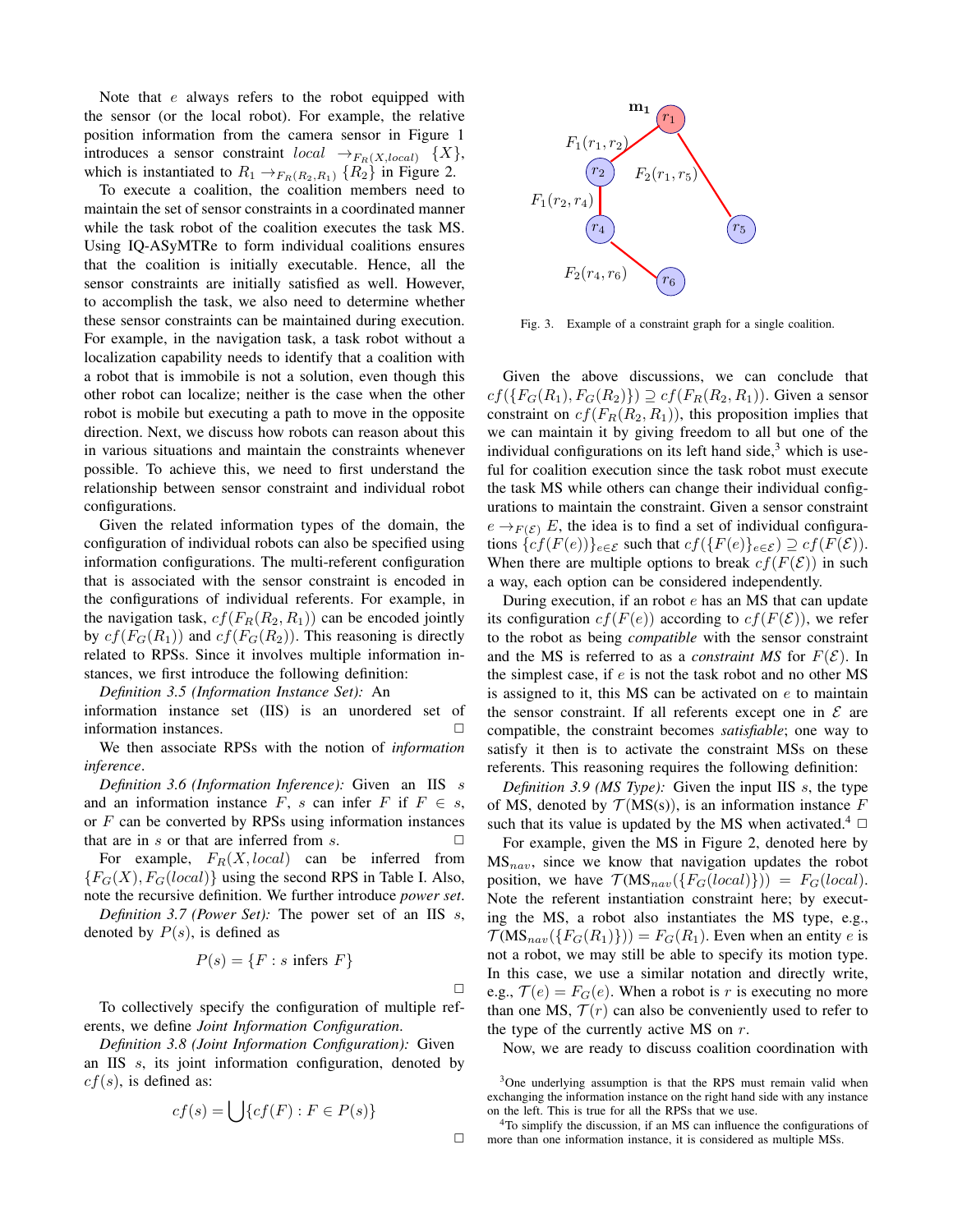**TABLE II** 

RPS'S FOR FIGURES 3 AND 4

| <b>RPS</b>                                          |
|-----------------------------------------------------|
| $F_4(X) + F_4(Y) \Rightarrow F_1(X, Y)$             |
| $F_4(X) + F_4(Y) \Rightarrow F_2(X, Y)$             |
| $F_4(X) + F_4(Y) + F_4(Z) \Rightarrow F_3(X, Y, Z)$ |

a single coalition. First, we define *constraint graph*.

Definition 3.10 (Constraint Graph): The constraint graph is an undirected graph, in which each node represents an entity; two nodes are connected if both are present in the same sensor constraint. Each edge is labeled by the information instance associated with the constraint.  $\Box$ 

When two nodes are present together in more than one constraint, they are connected by multiple edges, thus forming loops. Discussion of this situation is delayed until Section III-D. Figure 3 provides an example of a constraint graph with a single coalition (i.e., with a single task MS  $m_1$ ), in which  $r_1$  is the robot that is assigned  $m_1$ . Other robots provide information to help  $r_1$  activate  $m_1$ . While a sensor constraint is directed, the associated edges in the graph are often not, since they specify configuration constraints. (Directed edges only introduce asymmetry on the process to check coordination solutions when present.)

Proposition 3.1: Given a constraint graph for a single coalition that has only robot entities (controllable), if all entities are compatible with their respective sensor constraints, the coalition can satisfy the set of constraints if the graph has a tree or forest structure.  $\Box$ 

Proof: (Sketch) Starting from the node with the task MS, for each node  $v$  that connects to it, we can activate the constraint MS on  $v$  to maintain the respective sensor constraint. Note that there is no need to check the node that we have already checked. Continue this process recursively. Since the tree structure ensures that we do not come back to the previous nodes (which already have an assigned MS), this process would assign no more than one MS to any robot. This conclusion clearly holds for other trees in a forest.  $\blacksquare$ 

For the scenario in Figure 3, suppose that we have the RPSs in Table II and the RPSs to switch the referent ordering for  $F_1$ ,  $F_2$  and  $F_3$  (similar to the second RPS in Table I),  $\mathcal{T}(m_1\{F_4(local)\}) = F_4(local)$ , and that all robots can activate the constraint MS  $m_c^1$  and  $m_c^2$ , which satisfy  $\mathcal{T}(m_c^1(\{F_1(X, local)\})) = F_4(local)$  and  $\mathcal{T}(m_c^2({F_2(X, local)})) = F_4(local)$ . Based on Proposition 3.1, we can conclude that a coordination solution exists.

## D. Coordination with Multiple Coalitions

When there are loops, multiple task MSs or non-robot entities (uncontrollable) in the constraint graph, coalition coordination becomes more complex. In this section, we show how these situations can be incorporated. Our approach also allows different coalitions to share robots.

A more complex scenario is presented in Figure 4. First, we realize that certain domain knowledge is unavoidable and desirable. For example, in a box pushing task, although



Fig. 4. Example of constraint graph for a multirobot task that includes two task MSs  $(m_2 \text{ and } m_3)$ , a loop and a non-robot entity o.

there is a sensor constraint introduced by the requirement of  $F_R(box, local)$ , it does not influence the execution since the box always moves along with the robot. The domain knowledge is captured by the concepts of *domain compatibility* and *disjoint configuration*, which are assumed to be specified either a priori in the task specification or dynamically by a higher level planner.

Definition 3.11 (Domain Compatibility): Given two task MSs, domain compatibility specifies the configuration constraint (in terms of an information instance) that is satisfied by the task robots when executing these MSs.  $\Box$ 

In the box pushing task, the domain compatibility can be specified as  $DOM(m(box), MS_{push}(\lbrace F_R(box, local), \ldots \rbrace))$  $= F_R(box, local)$ , in which  $m(box)$  represents the motion (a virtual MS) of the box and  $MS_{push}(\{F_R(box, local), ...\})$ represents the box pushing MS (the input is only partially specified for brevity). Domain compatibility is useful when both entities are already assigned an MS and there is a sensor constraint between them. In this case, if these two MSs are domain compatible with respect to the constraint, we do not need to activate a constraint MS.

Definition 3.12 (Disjoint Configuration): Given two information instances  $F_1$  and  $F_2$ , they are of disjoint configuration if  $cf(F_1) \cap cf(F_2) \equiv \emptyset$ .  $\Box$ 

Given a robot  $e$  that is involved in a constraint, even if  $e$  is already assigned an MS m', if  $cf(\mathcal{T}(m')) \cap cf(\mathcal{T}(m)) \equiv \emptyset$ , in which  $m$  is the constraint MS, we can activate  $m$  on e. In this case,  $m'$  and  $m$  can be considered as orthogonal components of a single MS. For example, if  $r_1$  and  $r_2$  are both assigned an MS to explore the workspace and there is a constraint that requires them to keep their fiducial sensors at the same height (in order to detect each other), it is most likely that the MS to change the sensor's height and the exploratory MS do not influence each other. However, note that  $cf(F_1) \cap cf(F_2) \equiv \emptyset$  is a strong condition. In practice, domain compatibility often provides more flexibility.

# Definition 3.13 (Propagated Configuration Constraint):

Given an IIS s that is associated with the currently satisfied configuration constraints (as a result of domain knowledge or the activations of constraint MSs), a propagated configuration constraint is defined as a constraint that is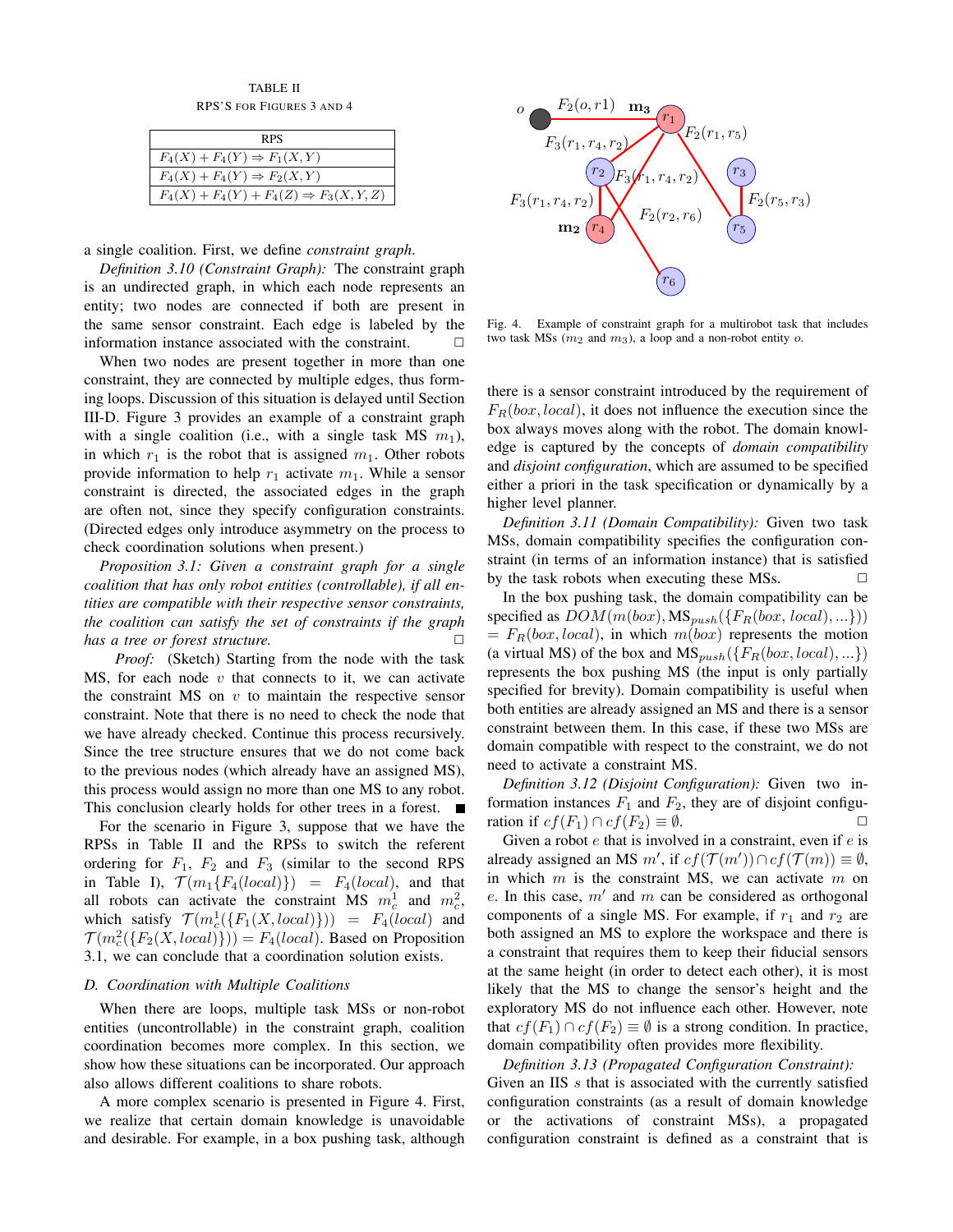associated with any instance in  $P(s)$ .

Configuration propagation is used to automatically infer *implied* constraints given the currently satisfied constraints. For example, given that the constraints associated with both  $F_R(r_1, r_2)$  and  $F_R(r_1, r_3)$  are initially satisfied and maintained, from the third RPS in Table I, we know that a constraint on  $cf(F_R(r_2, r_3))$  is also maintained. Hence, in such a case, even if both  $r_2$  and  $r_3$  are already assigned an MS, we can ignore the influence of this sensor constraint if it is initially satisfied. Note that in this case, configuration propagation specifies a transitive relationship.

Again, assuming that the robots have the necessary constraint MSs and the RPSs in Table II, Table III presents a set of conditions for Figure 4; adding the constraint MS for  $F_3$  to the robots then ensures a solution. The coordination algorithm for multiple coalitions is presented in Algorithm 1. The algorithm first pushes all nodes (i.e., robots) onto a queue and invokes *Coordinate* recursively, which checks each edge to determine a coordination solution.

|     | Algorithm 1 Algorithm for Coalition Coordination                                                                  |
|-----|-------------------------------------------------------------------------------------------------------------------|
|     | 1: <b>INPUT</b> : a constraint graph $G = (V, E)$ ; domain com-                                                   |
|     | patibilities $D$ ; disjoint configurations $C$ .                                                                  |
|     | 2. Create a queue $Q$ and push in all nodes (i.e., robots).                                                       |
|     | 3: Create a set $s$ for currently satisfied constraints.                                                          |
|     | 4: Create a set $c$ for checked nodes and edges.                                                                  |
| 5:  | Add domain compatibilities to s.                                                                                  |
| 6:  | $node = POP(Q);$ Coordinate( $node, G, C, D, Q, s, c$ ).                                                          |
| 7:  |                                                                                                                   |
| 8:  | <b>PROCEDURE:</b> Coordinate(v, G, C, D, Q, s, c):                                                                |
| 9:  | while $(U = {u : (u, v)_F \in E \& (u, v)_F \notin c} ) \equiv \emptyset$ do                                      |
| 10: | If $Q \equiv \emptyset$ , return <i>true</i> ; else $c = c \cup v$ , $v = POP(Q)$ .                               |
| 11: | end while                                                                                                         |
| 12: | Add $(u, v)_F \in U$ to c.                                                                                        |
| 13: | if $c_1$ : $cf(F) \nsubseteq cf(s)$ then                                                                          |
| 14: | for all $x \in \{u, v\}$ do                                                                                       |
| 15: | for all constraint MS $m$ for $F$ on $x$ do                                                                       |
| 16: | if $c_2$ : $cf(\mathcal{T}(x)) \cap cf(\mathcal{T}(m)) \equiv \emptyset$ or $cf(\mathcal{T}(x)) \equiv \emptyset$ |
|     | then                                                                                                              |
| 17: | $G_x^m$ = Duplicate(G); assign m to x in $G_x^m$ .                                                                |
| 18: | $s_x^m$ = Duplicate(s); add F to $s_x^m$ if the con-                                                              |
|     | straint is satisfied.                                                                                             |
| 19: | Add domain compatibilities to $s_x^m$ .                                                                           |
| 20: | $r_x^m = \text{Coordinate}(v, G_x^m, C, D, Q, s_x^m, c).$                                                         |
| 21: | else                                                                                                              |
| 22: | $r_x^m = false$ (no solution for current x and m).                                                                |
| 23: | end if                                                                                                            |
| 24: | end for                                                                                                           |
| 25: | end for                                                                                                           |
| 26: | <b>return</b> $\forall x, m \, r_x^m$ .                                                                           |
| 27: | end if                                                                                                            |
| 28: | Coordinate( $v, G, C, D, Q, s, c$ ).<br>return                                                                    |
|     |                                                                                                                   |

Lemma 3.2: Algorithm 1 is sound: the constructed coordination solution is correct. П

*Proof:* (Sketch) For any node, Algorithm 1 only assigns it an MS  $m$  if one of the following conditions holds: 1) If

**TABLE III ADDITIONAL CONDITIONS FOR FIGURE 4** 

| 1.   $\mathcal{T}(m_2\{F_4(local)\}) = F_4(local)$                |
|-------------------------------------------------------------------|
| 2. $\mathcal{T}(m_3\{F_2(o, local)\}) = F_4(local)$               |
| 3.   $DOM(m(o), m_3({F_2(o, local)})) = F_2(o, local)$            |
| 4. $\left\vert cf(F_4) \cap cf(F_3) \equiv \emptyset \right\vert$ |

the node can execute  $m$  and that it is not already assigned an MS; 2)  $m$  is orthogonal to the assigned MS (line 16). Given that a constraint between any two nodes  $u$  and  $v$ (every edge is checked once) is initially satisfied, the set of constraints is maintained as a result of either domain capability, configuration propagation or the activations of constraint MSs; otherwise, the algorithm returns no solution.

Lemma 3.3: Given a constraint graph, Algorithm 1 is complete in finding a coordination solution, when given only the RPSs, domain compatibilities and disjoint configurations of the domain.  $\Box$ 

Proof: (Sketch) To satisfy a sensor constraint, either we need to activate a constraint MS, or the constraint is already satisfied as a result of domain compatibilities or configuration propagation. Since Algorithm 1 checks all such possibilities for a coordination solution (i.e., returns  $\vee_{x,m} r_x^m$ ), and it ensures that no MSs are introduced unnecessarily (through  $\blacksquare$  $c_1$  and  $c_2$ ), the search is complete.

The complexity is dominated by the computation of  $P(s)$ for  $cf(s)$ , and is expensive in general (i.e., exponential in the numbers of information types and RPSs). However, depending on the problem domain, this complexity can be reduced. For example, when the configuration propagation is transitive, the complexity becomes linear.

#### E. Distributed Implementation

In a distributed implementation, each task robot starts with a constraint graph with only itself and no edges. After a task robot finds a set of coalition solutions, it ranks these solutions based on their costs (see [17] for details). For the current solution being considered, this task robot updates its local graph accordingly and runs Algorithm 1 to compute a coordination solution for the local coalition. If a solution is found, this task robot shares the set of newly assigned MSs along with the set of associated sensor constraints with the other task robots, in order for them to update the graph accordingly. At any time, only one robot is allowed to perform such an update. In case that no solution is found, the robot can backtrack these updates and request the robot with the most recent update to change its coalition solution. The combined coordination solution of all local coalition solutions becomes the final coordination solution. Although this process can be expensive, the fact that the local coalition solutions are ranked often implies that the combination that is most likely to produce a final solution is considered first. RPSs, domain compatibilities and disjoint configurations are assumed to be common knowledge in the process.

 $\Box$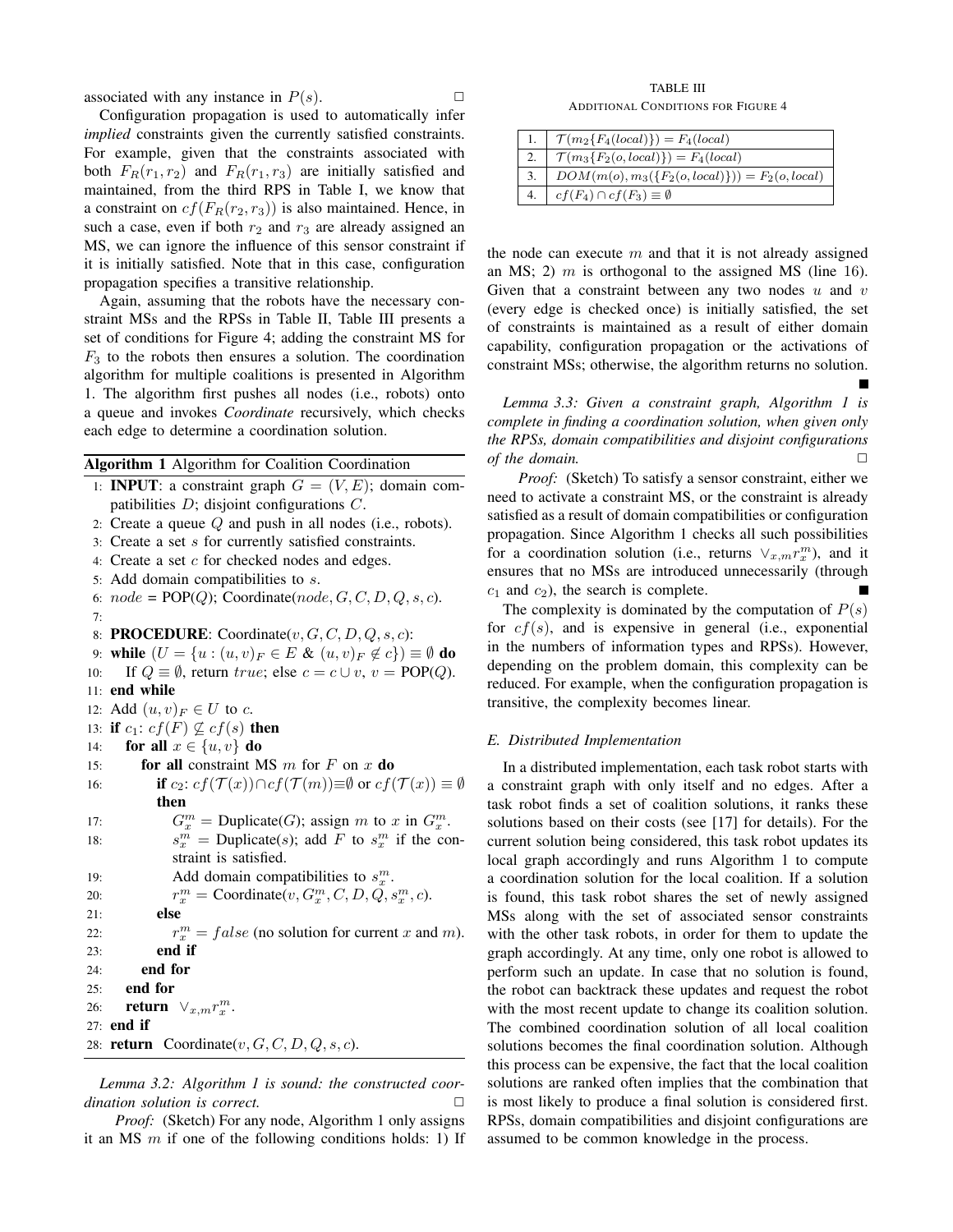

Fig. 5. Scenario 1 in the robot navigation task. The left figure shows the initial robot configurations with goal markers and the right figure shows the final robot configurations with execution traces. The ranges of the laser (fiducial) sensors are also shown.

#### **IV. SIMULATION RESULTS**

Due to many constraints, in this section, we concentrate on only one task domain: cooperative robot navigation; we show that even with very simple scenarios in this simple domain, solutions are not always obvious. Our approach is applied to these scenarios to demonstrate how they are handled in a flexible way, such that it can potentially enable tasks that cannot be easily achieved before, especially when certain resources are limited. The application to more complex tasks will be future work. Simulations are run on a 2.4GHz laptop with 2GB memory, using Player and Stage. For all scenarios, the task includes two navigation MSs, which are to be activated on robot 1 and 2 (without a localization capability), respectively. All robots are equipped with a fiducial sensor to detect nearby teammates. RPSs used are in Table I.

1) Scenario 1: Figure 5 shows the most common scenario in which robots are assigned different goal locations. Both robot 1 and 2 try to set up a coalition with the only robot (labeled 3) that can localize. In this case, each introduces a sensor constraint in the form of  $local \rightarrow_{F_R(3, local)} \{local\}$ , in which *local* represents either robot 1 or 2. Robot 1 first sets up the coalition, and informs 2 that it requires a constraint MS to be activated on 3 in order to maintain its constraint. When robot 2 receives this information, since it also requires a constraint MS to be activated, it realizes that this MS would conflict with the MS already assigned to 3, based on the RPSs in Table I. As a result, no coordination solution exists since robot 1 has only one local solution. Hence, the task specification must be updated. In this case, we manually divide (for now) the original task into three tasks. Robot 1 sets up a coalition to execute the first task and the configuration constraint (i.e., relative positioning) is maintained by the constraint MS on robot 3, given the information  $F_R(3,1)$ . Once the first task is accomplished, robot 3 returns to 2 (the second task) and, through a similar process, helps robot 2 reach the goal (the third task).

2) Scenario 2: The only difference in the second scenario (Figure 6) from scenario 1 is that the robots share the same goal location. Given this scenario, we can add a new condition,  $DOM(m(1), m(2)) = F_2(2, 1)$ , based on the planned paths. Everything remains the same as in scenario 1,



Fig. 6. Scenario 2 in which robots share the same goal location.

before robot 2 receives robot 1's update. In this case, first, robot 2 knows that the constraint on  $F_R(3,1)$  is satisfied from robot 1's update. Based on the domain compatibility and the third RPS in Table I, it realizes that the constraint on  $F_R(2,3)$  is also satisfied from configuration propagation. Hence, it does not need to activate the constraint MS nor does it require robot 3 to do so. In this case, we have a coordination solution and hence the task can be executed. The configuration constraint associated with  $F_R(3,1)$  is maintained by the constraint MS on 3, while the constraint associated with  $F_R(2,1)$  is implicitly satisfied, given that robot 2 moves along with 1.

Depending on the scenario, the coordination solution can be very different. For example, even though the two robots share the same goal location, the planned paths may be vastly different due to the environment settings or the path planning algorithm; on the other hand, two robots can still satisfy  $DOM(m(1), m(2)) = F_2(2, 1)$  even when they do not share the same goal location, e.g., one robot's goal location lies on the path of the other. All these cases can be captured similarly in our approach, thus enabling robot resources to be easily shared whenever possible.

3) Scenario 3: One may argue that when domain compatibility and disjoint configuration information are provided, the proposed reasoning process is unnecessary. Our reply is: Domain compatibility and disjoint configuration only capture domain dependent information and thus are not sufficient to determine a coordination strategy. For example, the domain compatibility in scenario 2 only indicates the closeness of the planned paths for the task robots; it does not specify how other helper robots should behave and whether or not they incur conflicts in the task execution.

Another argument is that why not simply hardcode in the coordination solutions. For example, given the domain compatibility in Scenario 2, one can state that robot 1 and 2 can share a helper robot. Unfortunately, such an approach becomes impractical when the problem becomes more complex. In fact, we show here that the coordination solutions may not be obvious even in simple scenarios, such that it is prone to miss valid solutions or introduce invalid solutions. In this scenario (Figure 7), the robots start in different initial configurations. The coordination solution is created similarly in two phases: Robot 2 first sets up a coalition with 3 and